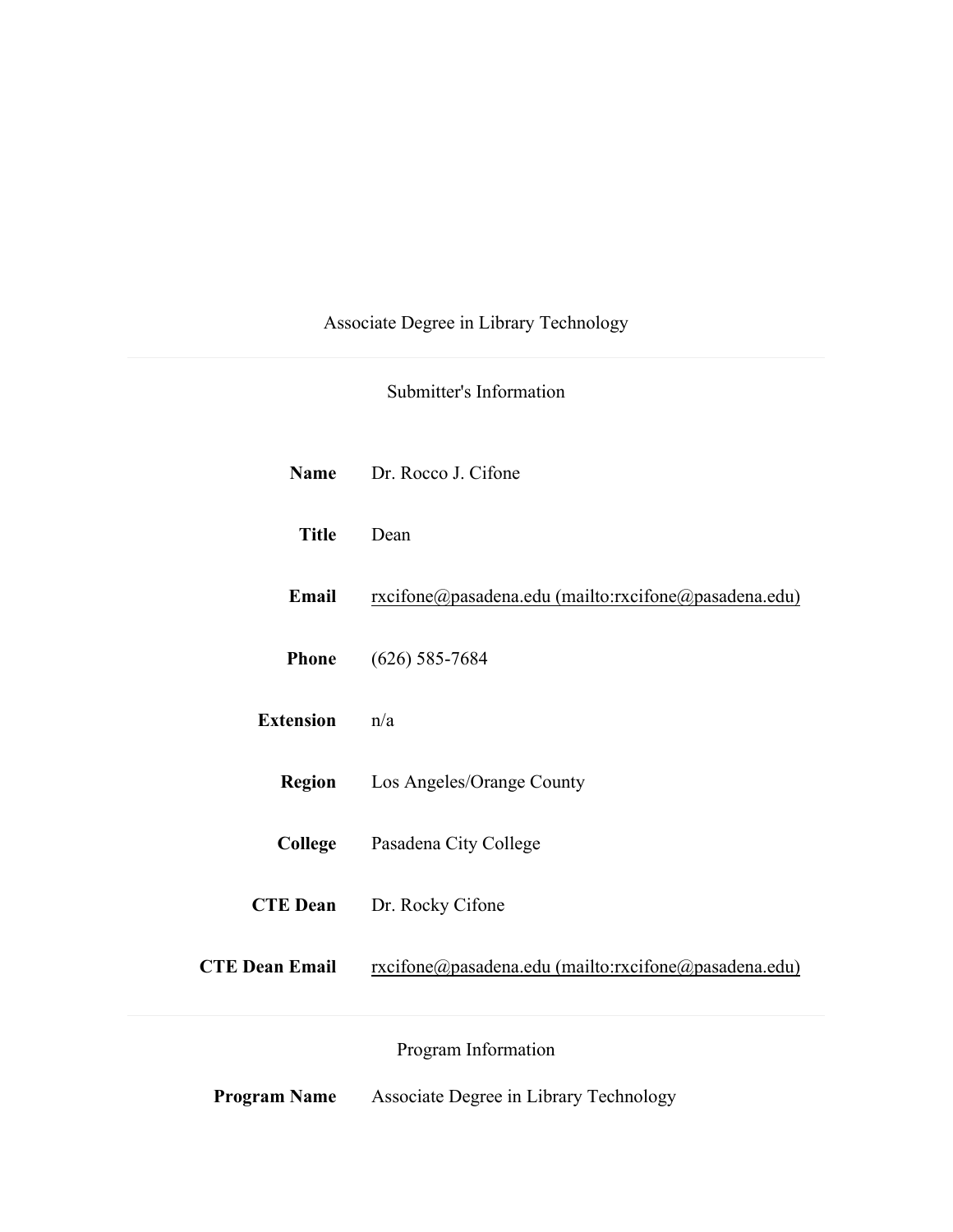| <b>Projected Start Date</b>                 | 06/20/2018                                                                                                                                                                                                                                                                                                                                                                                                                                                                                                                                                                                                                                                                                                                                       |
|---------------------------------------------|--------------------------------------------------------------------------------------------------------------------------------------------------------------------------------------------------------------------------------------------------------------------------------------------------------------------------------------------------------------------------------------------------------------------------------------------------------------------------------------------------------------------------------------------------------------------------------------------------------------------------------------------------------------------------------------------------------------------------------------------------|
| <b>Program Type(s)</b>                      | <b>Associate of Science Degree</b>                                                                                                                                                                                                                                                                                                                                                                                                                                                                                                                                                                                                                                                                                                               |
| <b>Certificate Required</b><br><b>Units</b> | n/a                                                                                                                                                                                                                                                                                                                                                                                                                                                                                                                                                                                                                                                                                                                                              |
| <b>Units of Major Degree</b>                | 19                                                                                                                                                                                                                                                                                                                                                                                                                                                                                                                                                                                                                                                                                                                                               |
| <b>Total Units for Degree</b>               | 60                                                                                                                                                                                                                                                                                                                                                                                                                                                                                                                                                                                                                                                                                                                                               |
| <b>TOPs Code</b>                            | Library Technician (Aide) (160200)                                                                                                                                                                                                                                                                                                                                                                                                                                                                                                                                                                                                                                                                                                               |
| <b>Program Goals</b>                        | This proposal requests the expansion of PCC's existing<br>Certificate of Achievement in Library Technology (TOP<br>Code 1602.00) to be eligible as an Associate in Science<br>Degree. Expanding the Certificate for eligibility as an<br>Associate in Science Degree will provide more library<br>employment options for students because higher level<br>library jobs typically require or prefer a college degree.<br>This Associate Degree will provide students an expedient<br>pathway to higher-level library jobs. Many Library<br>Technology Certificate students come to the program with<br>some college credit. This Associate Degree expands<br>options for these students, as well as supporting the<br>College's completion goals. |
| <b>Program Description</b>                  | PCC's Library Technology Program prepares students for<br>entry level Library Assistant and more specialized higher-<br>level Library Technician positions in all types of libraries<br>under the supervision of a librarian. Coursework includes<br>hands-on instruction in library operations and services,<br>including training in the use of specialized automated<br>library systems, library service principles, and essential<br>workplace customer service, technology, and workplace<br>communication skills. The program highlights job-related<br>skills and practices needed to enter and succeed in the                                                                                                                            |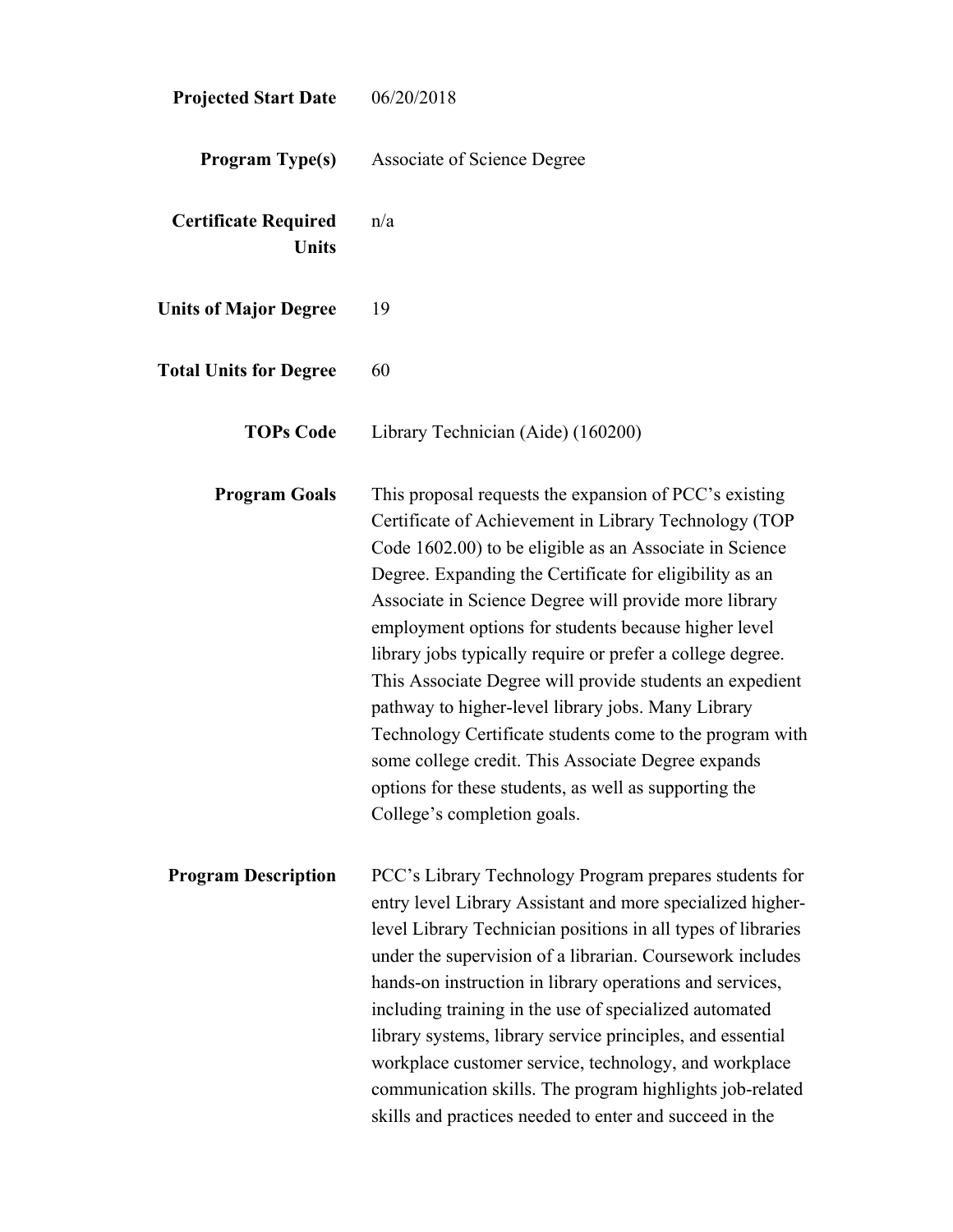|                                           | library workplace as well as continuing education<br>opportunities for those currently employed. PCC's<br>Certificate of Achievement program is aligned with the<br>American Library Association's Library Support Staff<br>Certification. A Certificate of Achievement is awarded<br>upon completion of all required courses with a grade of C<br>or better. An AS is awarded with the successful completion<br>of the major certificate plus general education units totaling<br>60. |
|-------------------------------------------|----------------------------------------------------------------------------------------------------------------------------------------------------------------------------------------------------------------------------------------------------------------------------------------------------------------------------------------------------------------------------------------------------------------------------------------------------------------------------------------|
| <b>Program Requirements</b>               | LIB 001 COLLEGE RESEARCH SKILLS 1<br>BIT 025 SURVEY OF COMPUTER TECHNOLOGY IN<br><b>BUSINESS 3</b><br>LIB 101 INTRODUCTION TO LIBRARY SERVICES<br><b>FOR PARAPROFESSIONALS</b><br>3<br>LIB 102 INTRODUCTION TO REFERENCE SERVICES<br>3<br><b>LIB 103 INTRODUCTION TO LIBRARY ACCESS</b>                                                                                                                                                                                                |
|                                           | <b>SERVICES</b><br>3<br>LIB 104 LIBRARY TECHNICAL SERVICES:<br>ACQUISITIONS AND COLLECTION DEVELOPMENT<br>3<br>$LIB$ 105A<br>DESCRIPTIVE CATALOGING<br>PROCEDURES IN ONLINE ENVIRONMENTS3<br>BIT 106 BUSINESS SOFTWARE-INTRODUCTION TO<br><b>MICROSOFT OFFICE SYSTEM 3</b><br>CIS 001 INTRODUCTION TO COMPUTERS 3<br>CIS 010 INTRODUCTION TO INFORMATION<br><b>SYSTEMS</b><br>3                                                                                                        |
| <b>Program Projections</b>                | 18                                                                                                                                                                                                                                                                                                                                                                                                                                                                                     |
| <b>Labor Market</b><br><b>Information</b> | Download Library Tech LA-LMI data from COE.pdf<br>(/storage/lmi/106-116-Library Tech LA-LMI data from<br>COE.pdf                                                                                                                                                                                                                                                                                                                                                                       |
| <b>Created At</b>                         | $12/01/17 - 10:12$ AM                                                                                                                                                                                                                                                                                                                                                                                                                                                                  |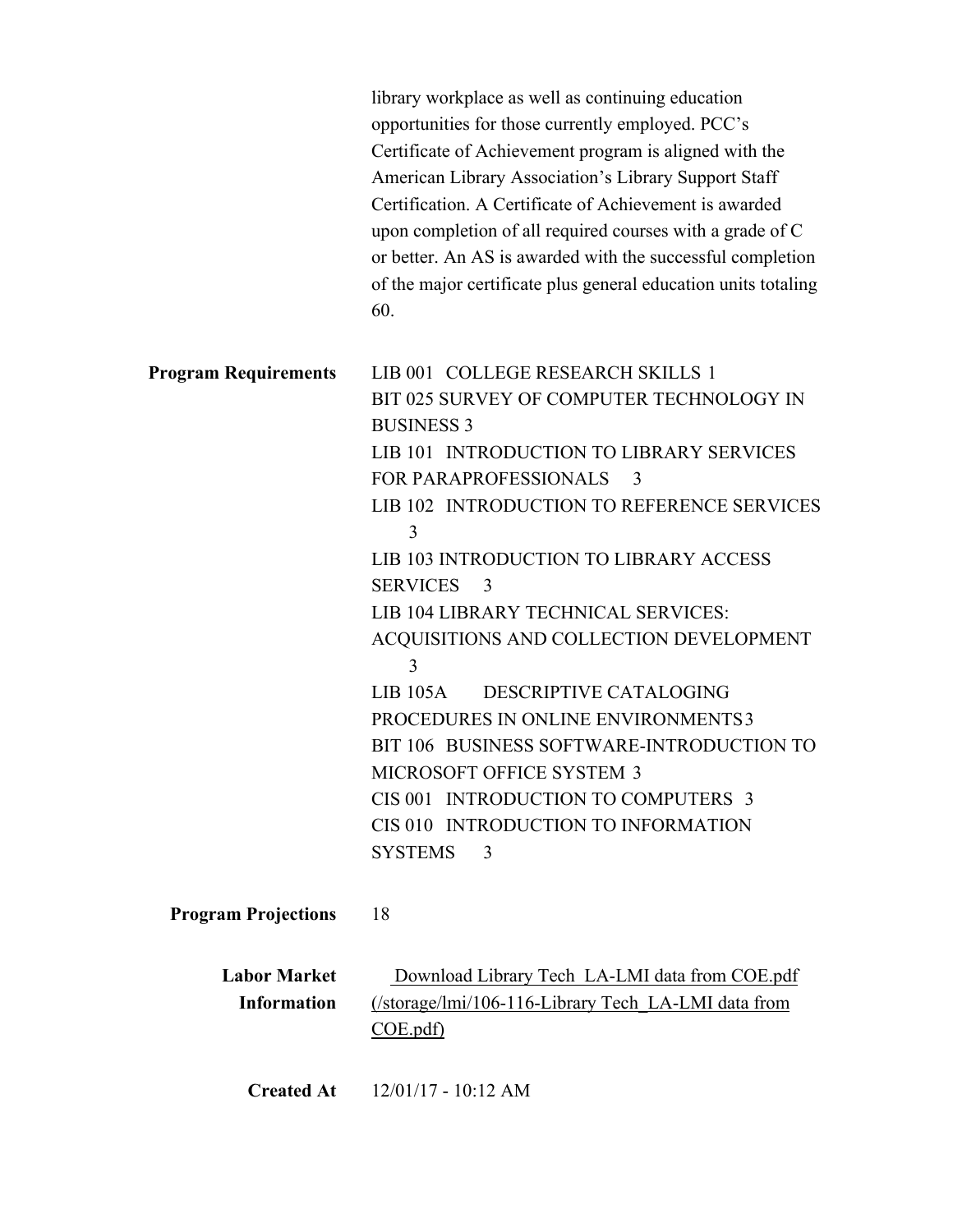**Under Review** 

Los Angeles/Orange County Region Specific Questions

| <b>District</b>                                                                                       | Pasadena Area Community College District                                                                                          |
|-------------------------------------------------------------------------------------------------------|-----------------------------------------------------------------------------------------------------------------------------------|
| College                                                                                               | Pasadena City College                                                                                                             |
| <b>CRLC</b> Member                                                                                    | Dr. Rocky Cifone                                                                                                                  |
| Email                                                                                                 | rxcifone@pasadena.edu                                                                                                             |
| <b>Phone</b>                                                                                          | $(626)$ 585-7684                                                                                                                  |
| <b>Reason for approval</b><br>request.                                                                | New Program                                                                                                                       |
| Place of program in<br>college's<br>curriculum/similar<br>program.                                    | Library Technician                                                                                                                |
| Similar programs at other<br>colleges in the Los<br><b>Angeles and Orange</b><br><b>County Region</b> | Santa Ana College, Long Beach City College                                                                                        |
| Annual Enrollment<br>projects (non-duplicative)                                                       | 150                                                                                                                               |
| <b>Advisory Minutes</b>                                                                               | Download Library Technology Program .docx<br>(/storage/Los Angeles/Orange County/106-116-273-Library<br>Technology Program .docx) |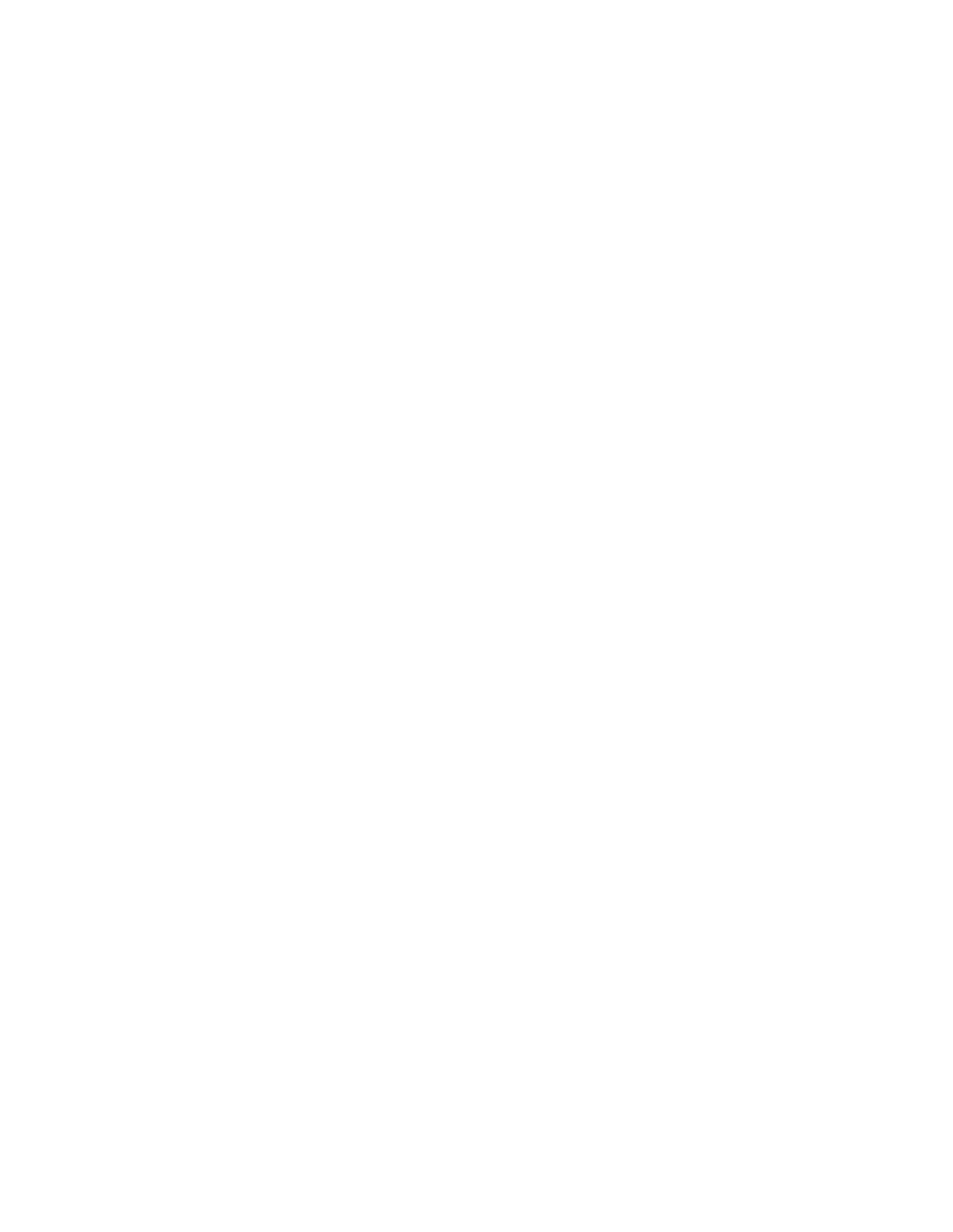

# **Library Technicians and Assistants**

**June 2017**

**Prepared by Los Angeles/Orange County Center of Excellence for Labor Market Research**

## **Occupation Codes and Descriptions**

Currently, there are three occupations in the standard occupational classification (SOC) system related to library technicians. A list of occupation titles, job descriptions and reported job titles is included in Exhibit 1.

| <b>SOC</b><br>Code | <b>Title</b>                                              | <b>Description</b>                                                                                                                                                                                                                                                                                                                                                                                                                                                                                                                                                                          | <b>Sample of Reported</b><br><b>Job Titles</b>                                                                                                                                                                                                                                |
|--------------------|-----------------------------------------------------------|---------------------------------------------------------------------------------------------------------------------------------------------------------------------------------------------------------------------------------------------------------------------------------------------------------------------------------------------------------------------------------------------------------------------------------------------------------------------------------------------------------------------------------------------------------------------------------------------|-------------------------------------------------------------------------------------------------------------------------------------------------------------------------------------------------------------------------------------------------------------------------------|
| 25-4031            | <b>Library Technicians</b>                                | Assist librarians by helping readers in<br>the use of library catalogs, databases,<br>and indexes to locate books and other<br>materials; and by answering questions<br>that require only brief consultation of<br>standard reference. Compile records;<br>sort and shelve books or other media;<br>remove or repair damaged books or<br>other media; register patrons; and<br>check materials in and out of the<br>circulation process. Replace materials in<br>shelving area (stacks) or files. Includes<br>bookmobile drivers who assist with<br>providing services in mobile libraries. | Acquisitions Technician,<br>Assistant Librarian,<br>Library Aide, Library<br>Assistant, Library<br>Associate, Library Clerk,<br>Library Specialist,<br>Library Technical<br>Assistant (LTA), Library<br>Technician, Page<br>Technician                                        |
| 43-4121            | Library Assistants,<br>Clerical                           | Compile records, sort, shelve, issue, and<br>receive library materials such as books,<br>electronic media, pictures, cards, slides<br>and microfilm. Locate library materials<br>for loan and replace material in<br>shelving area, stacks, or files according<br>to identification number and title.<br>Register patrons to permit them to<br>borrow books, periodicals, and other<br>library materials.                                                                                                                                                                                   | Acquisitions Assistant,<br><b>Cataloging Assistant,</b><br>Circulation Supervisor,<br>Library Aide, Library<br>Assistant, Library<br>Circulation Assistant,<br>Library Clerical Assistant,<br>Library Clerk, Library<br>Services Assistant,<br>Library Technical<br>Assistant |
| 25-9099            | Education, Training,<br>and Library<br>Workers, All Other | All education, training, and library<br>workers not listed separately.                                                                                                                                                                                                                                                                                                                                                                                                                                                                                                                      | "All Other" titles<br>represent occupations<br>with a wide range of                                                                                                                                                                                                           |

# **Exhibit 1 – Occupations, job descriptions and sample job title(s)**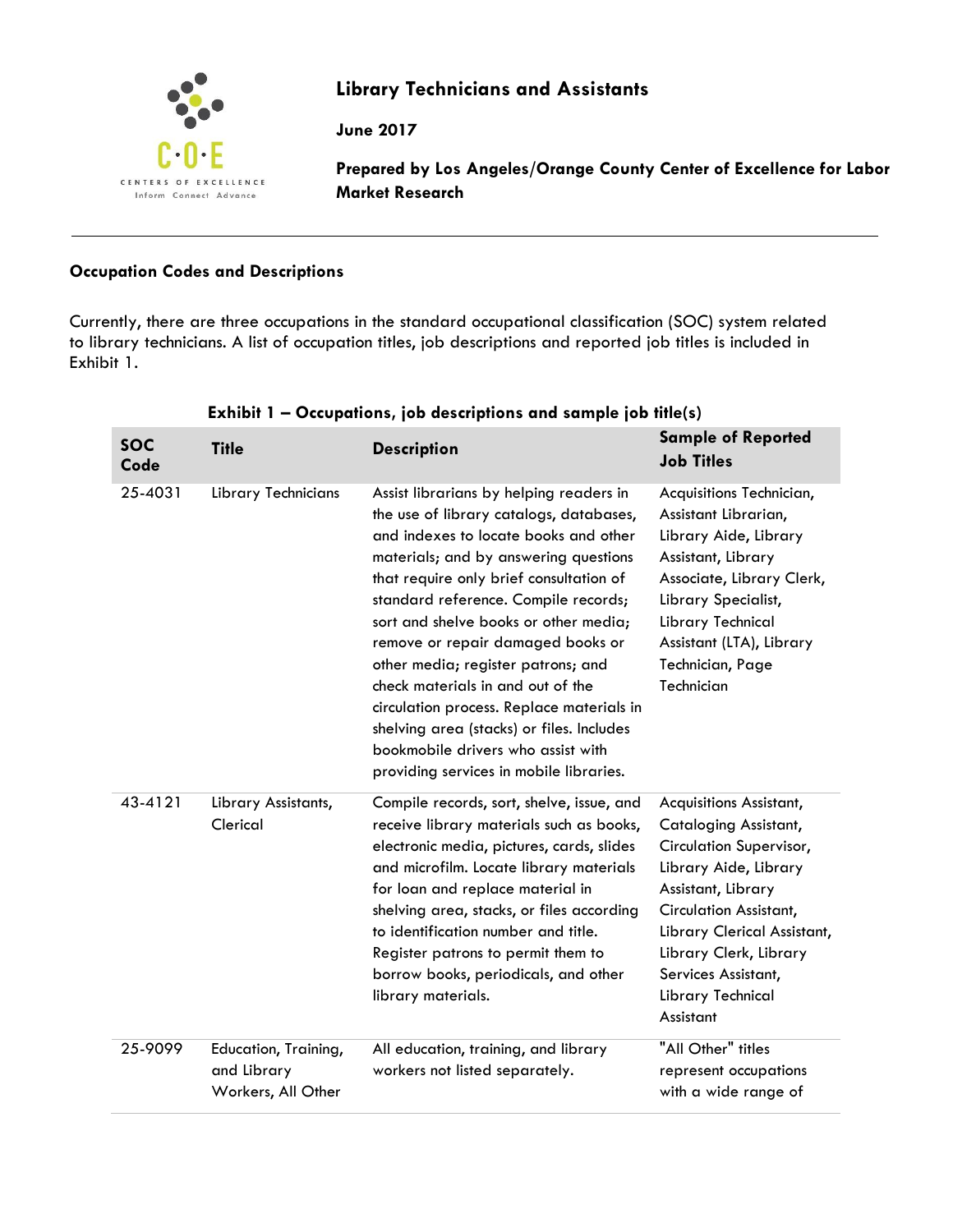characteristics which do not fit into one of the detailed O\*NET-SOC occupations. O\*NET data is not available for this type of title.

Source: O\*NET Online

#### **Current and Future Employment**

In Los Angeles County, the number of library technician and assistant jobs is expected to increase by 8% percent over the next five years. Nearly 370 job opportunities will be available annually for this group of occupations by 2021 due to new job growth and replacement need (e.g., retirements). Exhibit 2 contains detailed employment projections data for these occupations. The labor market data for education, training, and library workers, all other (25-9099) includes multiple occupations and does not focus solely on library workers; therefore, this data was omitted.

| <b>SOC</b> | Occupation                      | 2016<br>Jobs | 2021<br>Jobs | $2016 -$<br>2021<br>Change | $2016 -$<br>2021 %<br>Change | Annual<br><b>Openings</b> |
|------------|---------------------------------|--------------|--------------|----------------------------|------------------------------|---------------------------|
| 43-4121    | Library Assistants,<br>Clerical | 3,842        | 4,100        | 258                        | 7%                           | 176                       |
| 25-4031    | <b>Library Technicians</b>      | 2,786        | 3,042        | 256                        | 9%                           | 192                       |
|            | <b>TOTAL</b>                    | 6,628        | 7,142        | 514                        | 8%                           | 368                       |

**Exhibit 2 – Five-year projections for Library Technicians and Assistants in Los Angeles County**

Source: Economic Modeling Specialists International (EMSI) – 2017.2

#### **Earnings**

 $\overline{\phantom{a}}$ 

In Los Angeles County, the entry-level average wage for the library technicians is \$13.48 per hour, which is above the MIT Living Wage<sup>1</sup> estimate of \$13.08 per hour for a single adult living in Los Angeles County. The average annual earnings for library technicians in Los Angeles County is \$42,328 per year, assuming full-time employment.

Exhibit 3 contains hourly wages and annual average earnings for these occupations. Entry hourly earnings is the  $10<sup>th</sup>$  percentile wages, median hourly earnings is the  $50<sup>th</sup>$  percentile of wages, experienced hourly earnings is the 90<sup>th</sup> percentile of wages.

<sup>1</sup> MIT Living Wage Calculator. http://livingwage.mit.edu/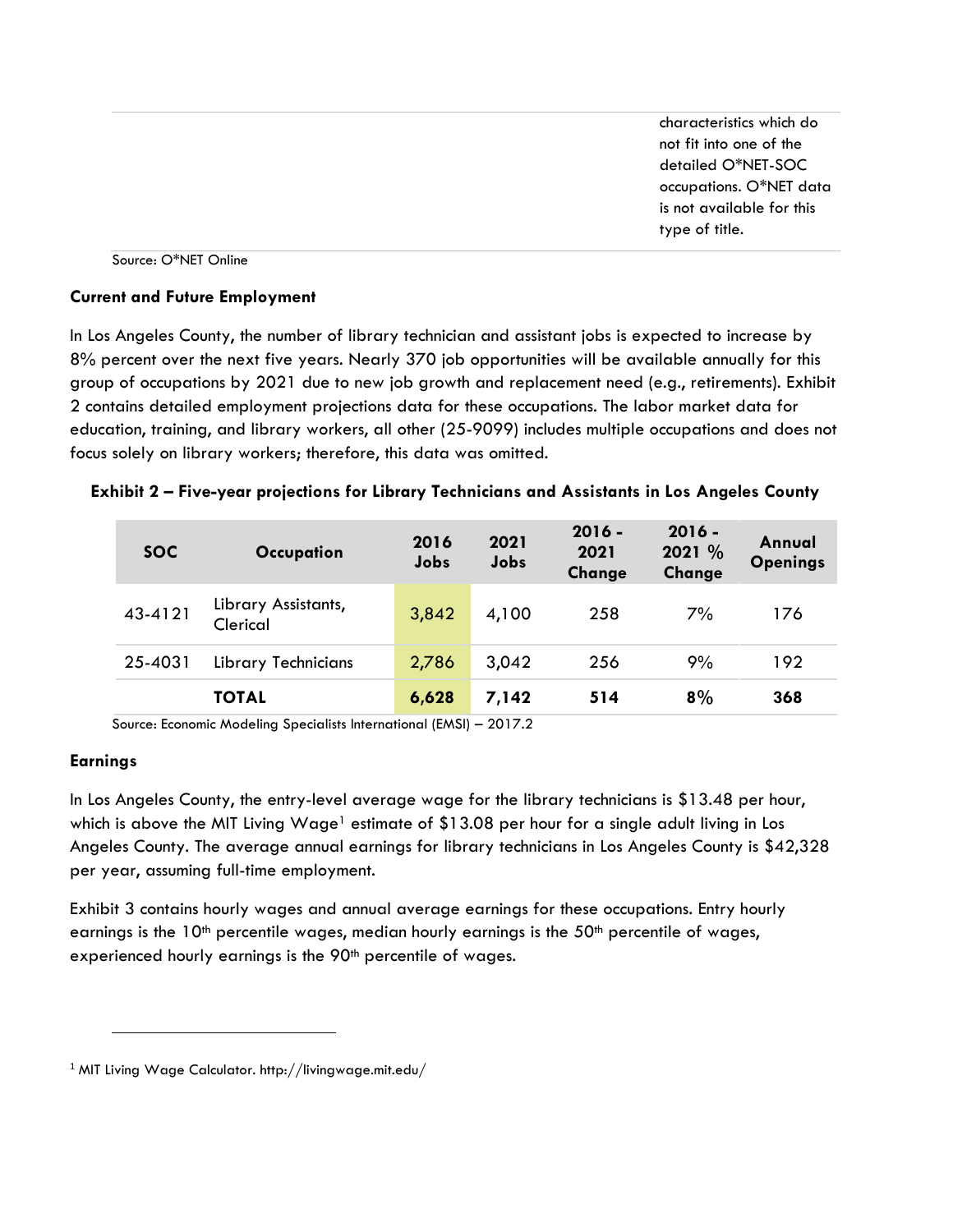| <b>SOC</b> | Occupation                      | <b>Entry-Level</b><br>Hourly<br><b>Earnings</b> | Median<br>Hourly<br><b>Earnings</b> | <b>Experienced</b><br>Hourly<br><b>Earnings</b> | Average<br>Annual<br><b>Earnings</b> |
|------------|---------------------------------|-------------------------------------------------|-------------------------------------|-------------------------------------------------|--------------------------------------|
| 43-4121    | Library Assistants,<br>Clerical | \$9.58                                          | \$13.11                             | \$22.80                                         | \$30,118                             |
| 25-4031    | <b>Library Technicians</b>      | \$13.48                                         | \$19.79                             | \$28.75                                         | \$42,328                             |
|            | <b>TOTAL</b>                    | \$11.21                                         | \$15.91                             | \$25.29                                         | \$35,325                             |

**Exhibit 3 – Earnings for Library Technicians and Assistants in Los Angeles County, 2016-2021**

Source: Economic Modeling Specialists International (EMSI)

## **Employer Job Postings**

Real-time labor market information is used to provide a more nuanced view of the current job market, as it captures job post advertisements for occupations relevant to the field of study. Employer job postings are consulted to understand who is employing library technicians and assistants, and what employers are looking for in potential candidates. To identify job postings, the following keywords/search terms were used: library assistants, clerical (43-4121) and library technicians (25- 4031).

## *Top Occupations*

In 2016, there were 140 employer postings for library technicians and assistants. Over two-thirds of the postings (69%) were for clerical library assistants (96 job postings). There were 172 job postings for library technicians and assistants in 2015, and 159 job postings in 2014.

| <b>SOC Code</b>                            | <b>Occupation</b>            | Job Postings,<br>Full Year 2016 |
|--------------------------------------------|------------------------------|---------------------------------|
| 43-4121                                    | Library Assistants, Clerical | 96                              |
| 25-4031                                    | Library Technicians          | 44                              |
| Source: Labor Insight/Jobs (Burning Glass) |                              |                                 |

#### **Exhibit 4 – Top occupations in job postings (n=140)**

#### *Top Titles*

The top job titles for employers posting job ads for library technicians and assistants are listed in exhibit 5. Library assistant is mentioned as the job title in 44% of all relevant job postings (62 postings).

## **Exhibit 5 –Job titles (n=140)**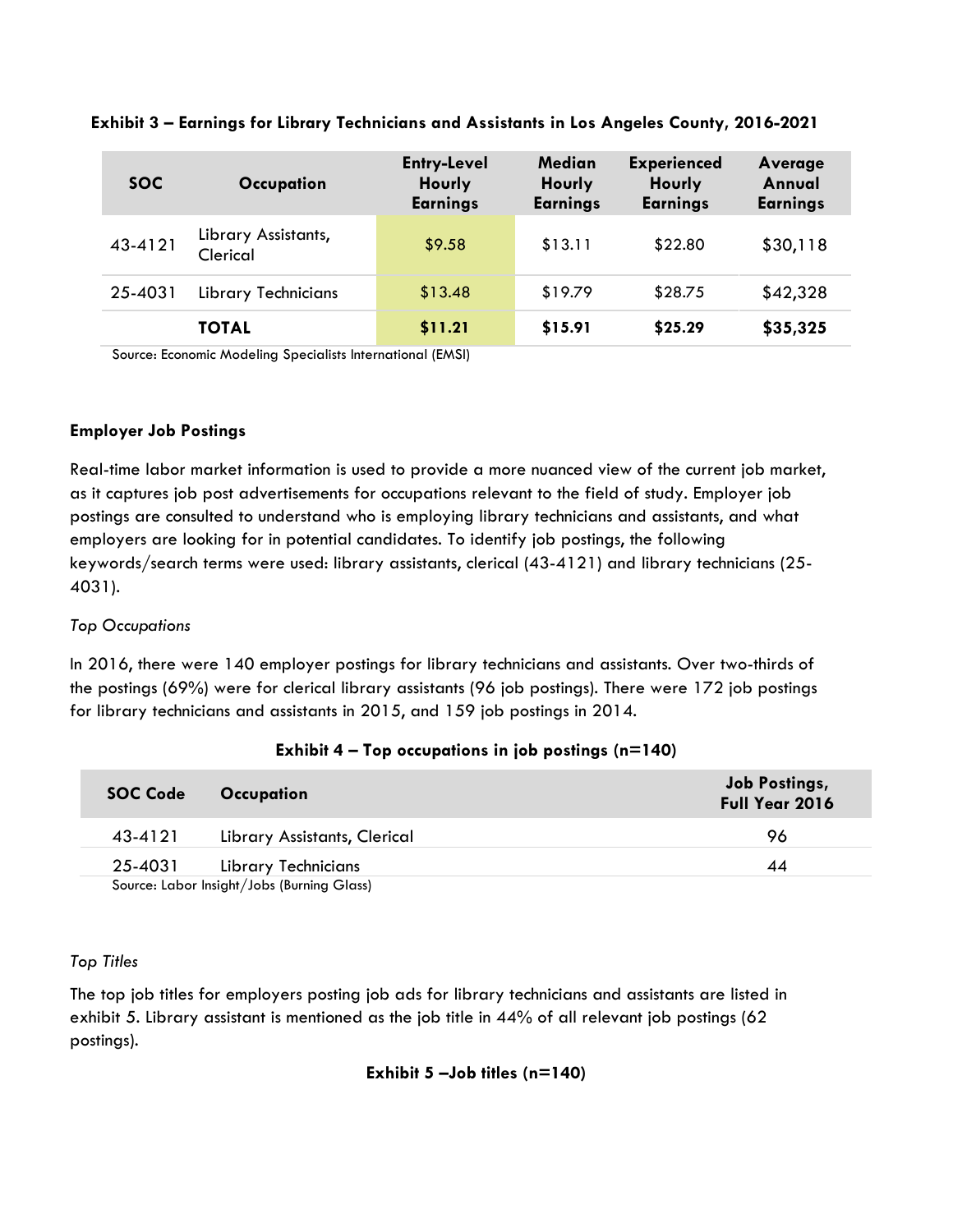| <b>Title</b>                                | <b>Job Postings,</b><br><b>Full Year 2016</b> |
|---------------------------------------------|-----------------------------------------------|
| Library Assistant                           | 62                                            |
| Library Technician/Library Media Technician | 31                                            |
| Library Clerk/Library Media Clerk           | 21                                            |
| Library Aide/Library Media Aide             | 13                                            |
| Source: Labor Insight/Jobs (Burning Glass)  |                                               |

## *Top Employers*

Exhibit 6 lists the top employers hiring library technicians and assistants. Top employers postings job ads locally in 2016 included: University of La Verne, California State University, ITT Educational Services, J Paul Getty Trust and LAC Company. The top worksite cities in the region for these occupations were Los Angeles, Whittier and La Verne.

## **Exhibit 6 – Top employers (n=128)**

| <b>Employers</b>                                                   | <b>Job Postings,</b><br>Full Year 2016 |
|--------------------------------------------------------------------|----------------------------------------|
| University of La Verne                                             | O                                      |
| <b>California State University</b>                                 | 4                                      |
| ITT Educational Services, Inc.                                     | 4                                      |
| J Paul Getty Trust                                                 | 4                                      |
| <b>LAC Company</b><br>Carmer Halen bestubt / Jaka / Drumten Clared | 4                                      |

Source: Labor Insight/Jobs (Burning Glass)

#### *Top Skills*

Job-specific skills desired by employers are Microsoft Office, record keeping, repair, supervisory skills, clerical duties, labeling, data entry and scheduling.

#### **Exhibit 7 –Job skills (n=93)**

| <b>Skills</b>                                | <b>Job Postings,</b><br>Full Year 2016 | <b>Skills</b>          | <b>Job Postings,</b><br>Full Year 2016 |
|----------------------------------------------|----------------------------------------|------------------------|----------------------------------------|
| Microsoft Office                             | 48                                     | <b>Clerical duties</b> | 16                                     |
| Record keeping                               | 25                                     | Labeling               | 16                                     |
| Repair                                       | 23                                     | Data entry             | 15                                     |
| Supervisory skills                           | 19                                     | Scheduling             | 14                                     |
| Source: Labor Insight / Jobs (Burning Glass) |                                        |                        |                                        |

Source: Labor Insight/Jobs (Burning Glass)

## **Industry Concentration**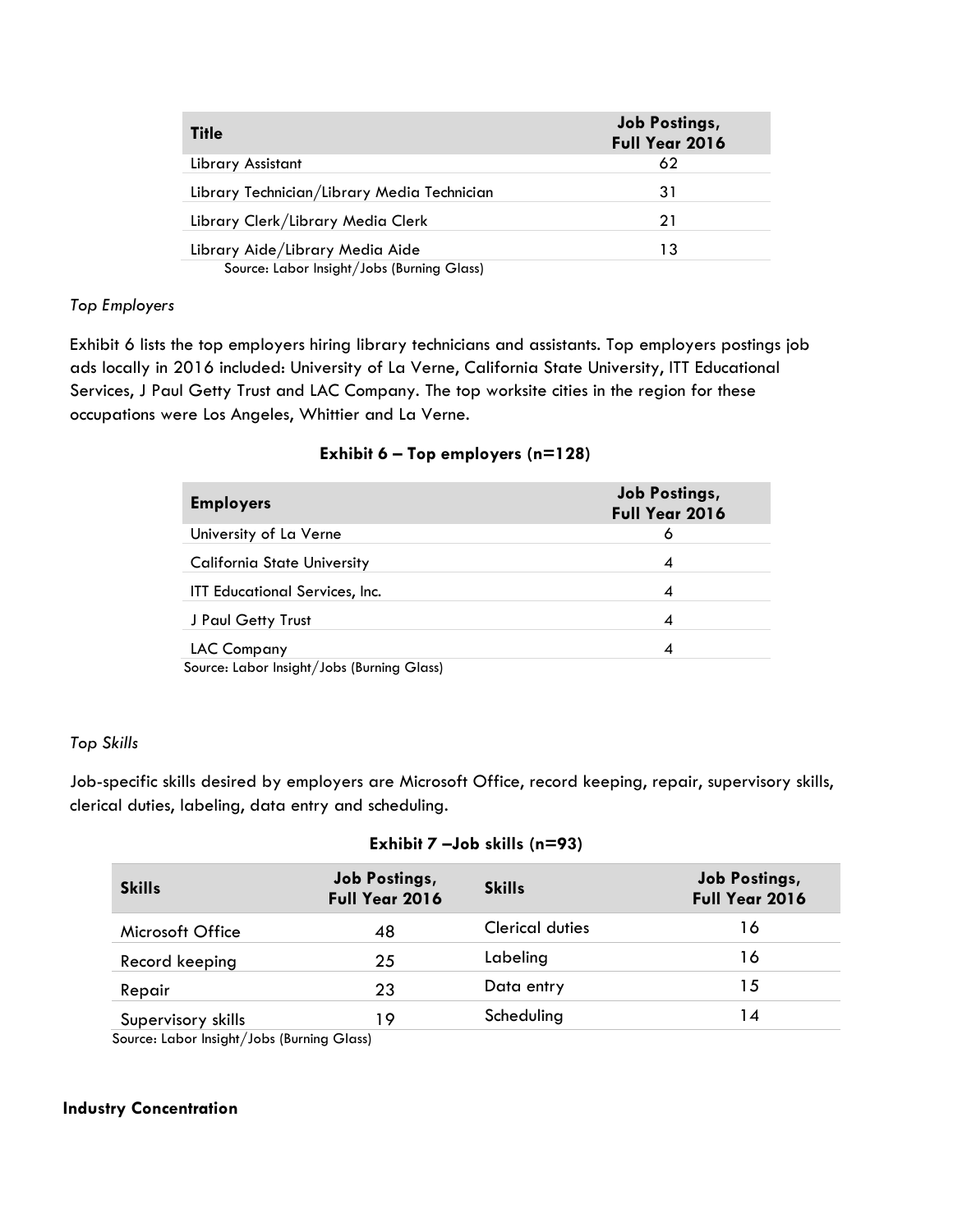Library technicians and assistant jobs are most often found in local government (43% of total jobs in the industry). Exhibit 8 shows the industries that are the largest employers of library technicians and assistants in Los Angeles County.

| <b>NAICS</b><br>$(6-Digit)$ | Industry                                                                      | <b>Occupation Group</b><br><b>Jobs in Industry</b><br>(2016) | $%$ of<br><b>Occupation</b><br><b>Group in</b><br>Industry |
|-----------------------------|-------------------------------------------------------------------------------|--------------------------------------------------------------|------------------------------------------------------------|
| 903999                      | Local Government, Excluding Education<br>and Hospitals                        | 2,844                                                        | 42.9%                                                      |
| 611310                      | Colleges, Universities, and Professional<br>Schools                           | 1,140                                                        | 17.2%                                                      |
| 519130                      | Internet Publishing and Broadcasting and<br>Web Search Portals                | 654                                                          | $9.9\%$                                                    |
| 902612                      | Colleges, Universities, and Professional<br><b>Schools (State Government)</b> | 638                                                          | 9.6%                                                       |
| 903611                      | Elementary and Secondary Schools (Local<br>Government)                        | 603                                                          | 9.1%                                                       |

**Exhibit 8 – Industries with the largest concentration of Library Technicians and Assistants, 2016**

Source: Economic Modeling Specialists International (EMSI)

Exhibit 8 displays the education level requested by employers in online job ads. In 2016 the majority of library technician and assistant employers were looking for a candidate with a high school diploma or vocational training. Approximately 30% of job postings did not specify a level of education.

## **Exhibit 8 – 2016 online job ads with minimum advertised education requirements for library technicians and assistants (n=98)**



Source: Labor Insight/Jobs (Burning Glass)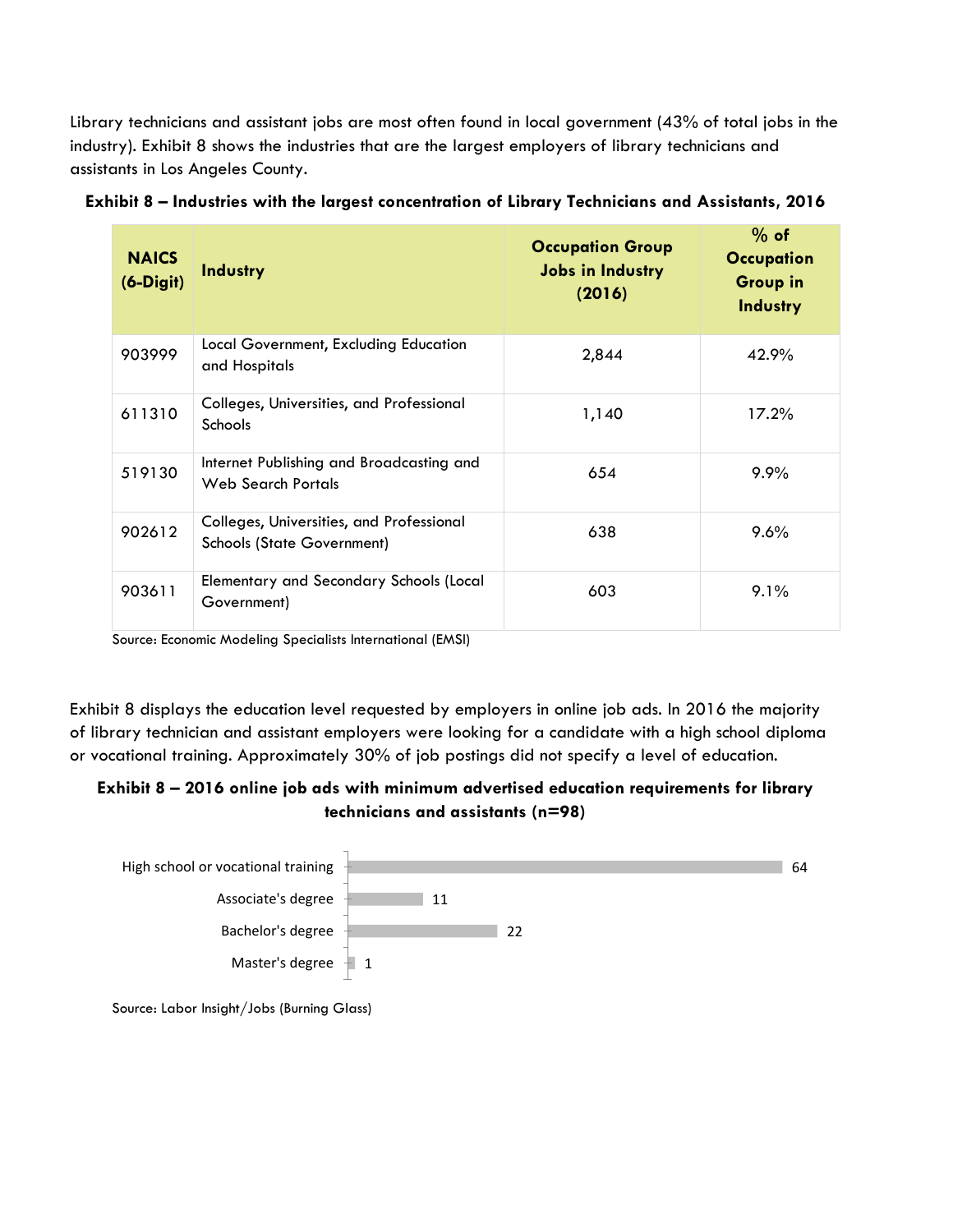## **Education and Training**

Student completion data was compiled for California community college (CCC) programs that train students for these occupations. Exhibit 9 shows the typical entry-level educational requirement for the occupations of interest, along with the typical on-the-job training requirements, and percentage of workers in the field who hold a community college award or have completed some postsecondary courses. About 32% of the workforce in both occupations combined has completed some community college education.

| SOC.    | <b>Occupation</b>               | <b>Typical entry-level</b><br>education | <b>Typical on-the-</b><br>job training | % of Community College<br><b>Award Holders or Some</b><br><b>Postsecondary Coursework</b> |
|---------|---------------------------------|-----------------------------------------|----------------------------------------|-------------------------------------------------------------------------------------------|
| 25-4031 | <b>Library Technicians</b>      | Postsecondary non<br>degree award       | None                                   | 26%                                                                                       |
| 43-4121 | Library Assistants,<br>Clerical | High school diploma<br>or equivalent    | Short-term on-<br>the-job training     | 38%                                                                                       |

## **Exhibit 9 – Education and training requirements (2015-2020)**

Source: Economic Modeling Specialists International, Bureau of Labor Statistics Employment Projections (Educational Attainment)

Currently, there are two community colleges in Los Angeles County that train students in programs related to library technicians and assistants. Exhibit 10 displays the headcount and annual average community college awards for each of the colleges training in this field. Headcount is the actual number of students enrolled, regardless of credit hours. It is also important to note that an award is not equivalent to a single person in search of a job opening, since a student may earn more than one award (e.g. an associate degree and a certificate).

Between 2012-2015, the total annual average community college awards conferred was 25 (4 associate degrees and 22 certificates) across the program.

## **Table 10 – CCC Student Awards (by TOP and College)**

|                    |                              | 2012 - 2015 Annual Average |                                |                                           |                                   |                                      |
|--------------------|------------------------------|----------------------------|--------------------------------|-------------------------------------------|-----------------------------------|--------------------------------------|
| <b>TOP</b><br>Code | Program                      | <b>College</b>             | <b>CCC</b><br><b>Headcount</b> | CCC<br><b>Associate</b><br><b>Degrees</b> | <b>CCC</b><br><b>Certificates</b> | Total<br>Average<br><b>CC Awards</b> |
| 602.00             | Library Technician<br>'Aide) | Long Beach                 | 549                            | ◠                                         |                                   |                                      |
|                    |                              | Pasadena                   | 91                             | ◠                                         |                                   | 19                                   |

Source: California Community Colleges Chancellor's Office MIS Data Mart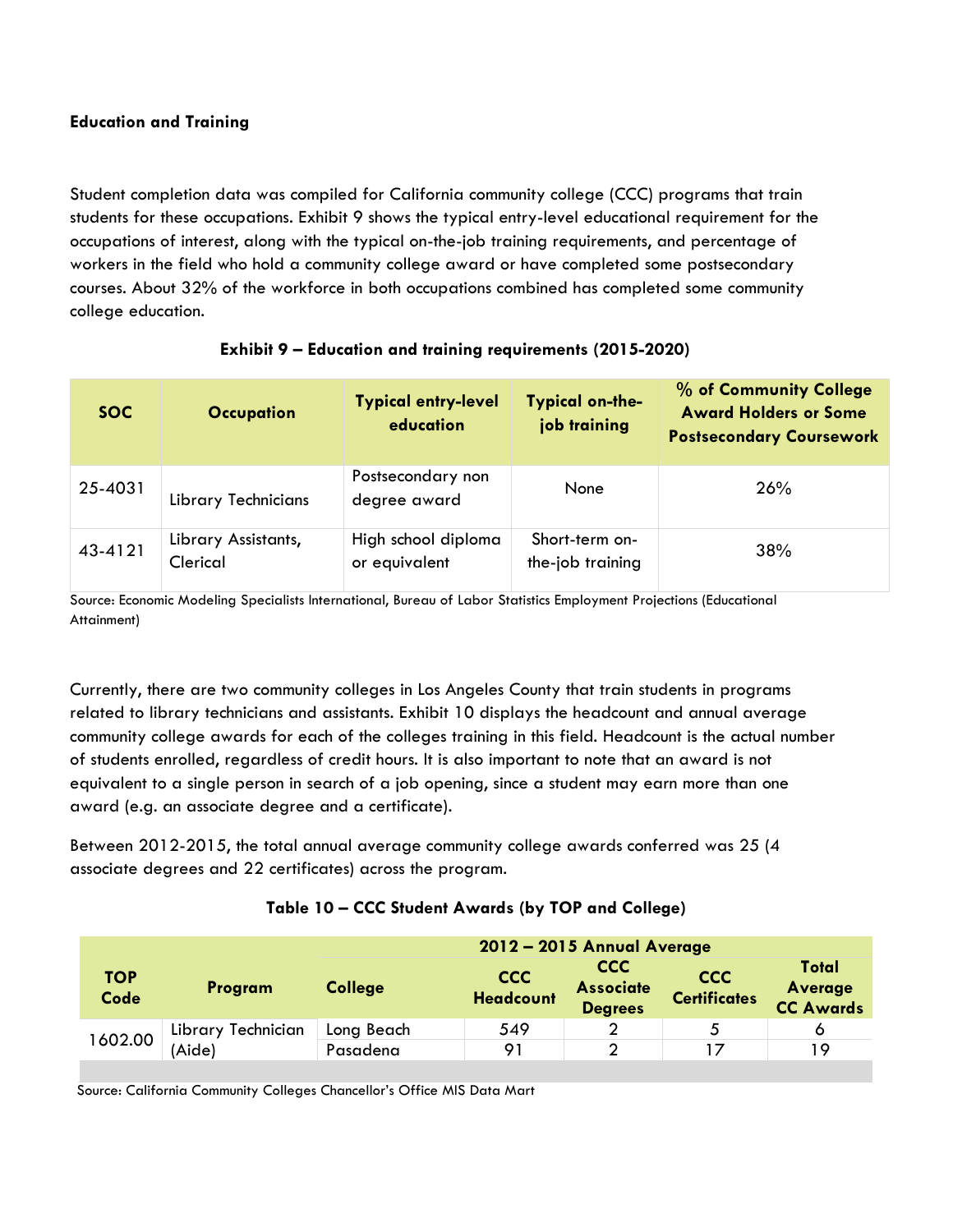#### **Student Outcomes**

The CTE LaunchBoard provides student outcome data on the effectiveness of CTE programs. The following is student outcome information was collected from exiters of the Library Technician (Aide) Taxonomy of Program (TOP) code (1602.00) in Los Angeles County for the 2013-14 academic year.

- The median annual wage after program completion is \$20,905
- 27% of students are earning a living wage
- 72% of students are employed within six months after completing a program

Source: CTE LaunchBoard

## **Program Recommendation**

This report was compiled by the Los Angeles/Orange County Center of Excellence to provide regional labor market data for the program recommendation of Library Technician. This report is to help determine whether there is demand in the local labor market that is not being met by the supply from programs of study (CCC and non-CCC) that align with this occupation group.

Based on the data, the COE can recommend the Library Technician in Los Angeles County. Reasons include:

- Library technician and assistant jobs are forecasted to increase by 8% in the next five years, resulting in approximately 368 job openings annually
- On average, only 25 community college awards were conferred annually between 2012-15
- Library technicians typically require a postsecondary nondegree award, and 32% of the workforce in both occupations combined has completed some community college education

#### **Sources**

O\*Net Online, Labor Insight/Jobs (Burning Glass), Economic Modeling Specialists International (EMSI), MIT Living Wage Calculator, Bureau of Labor Statistics (BLS) Education Attainment, California Community Colleges Chancellor's Office Management Information Systems (MIS) Data Mart, CTE LaunchBoard, Statewide CTE Outcomes Survey, Employment Development Department Unemployment Insurance Dataset

Lori Sanchez, Director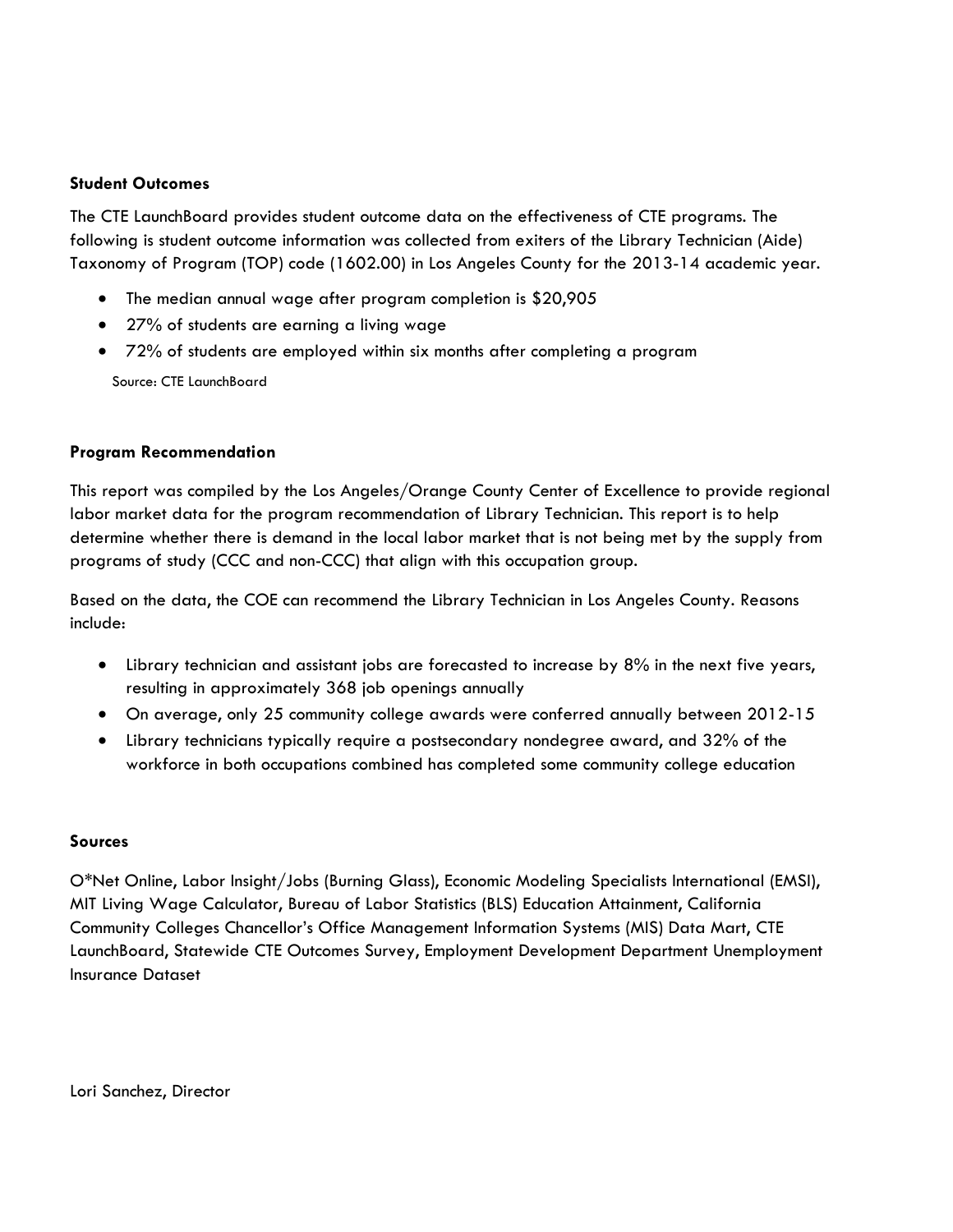Center of Excellence, Los Angeles/Orange County Region

#### **Notes**

Data included in this analysis represents the labor market demand for positions most closely {occupation group or original wording on data request}. Standard occupational classification (SOC) codes were chosen based on the national education level required for employment (associate degree and postsecondary certificate) as well as the proportion of current workers who hold a community college award or have had some community college training. This selection process narrows the labor market analysis to the most relevant employment opportunities for students with community college education and/or training.

Traditional labor market information was used to show current and projected employment based on data trends, as well as annual average awards granted by regional community colleges. Real-time labor market information was used to provide a more nuanced view of the current job market, as it captures job post advertisements for occupations relevant to the field of study. Job postings should not be used to establish current job openings, because the numbers may include duplicate job postings or postings intended to gather a pool of applicants. Real-time labor market information can signal demand and show what employers are looking for in potential employees, but is not a perfect measure of the quantity of open positions.